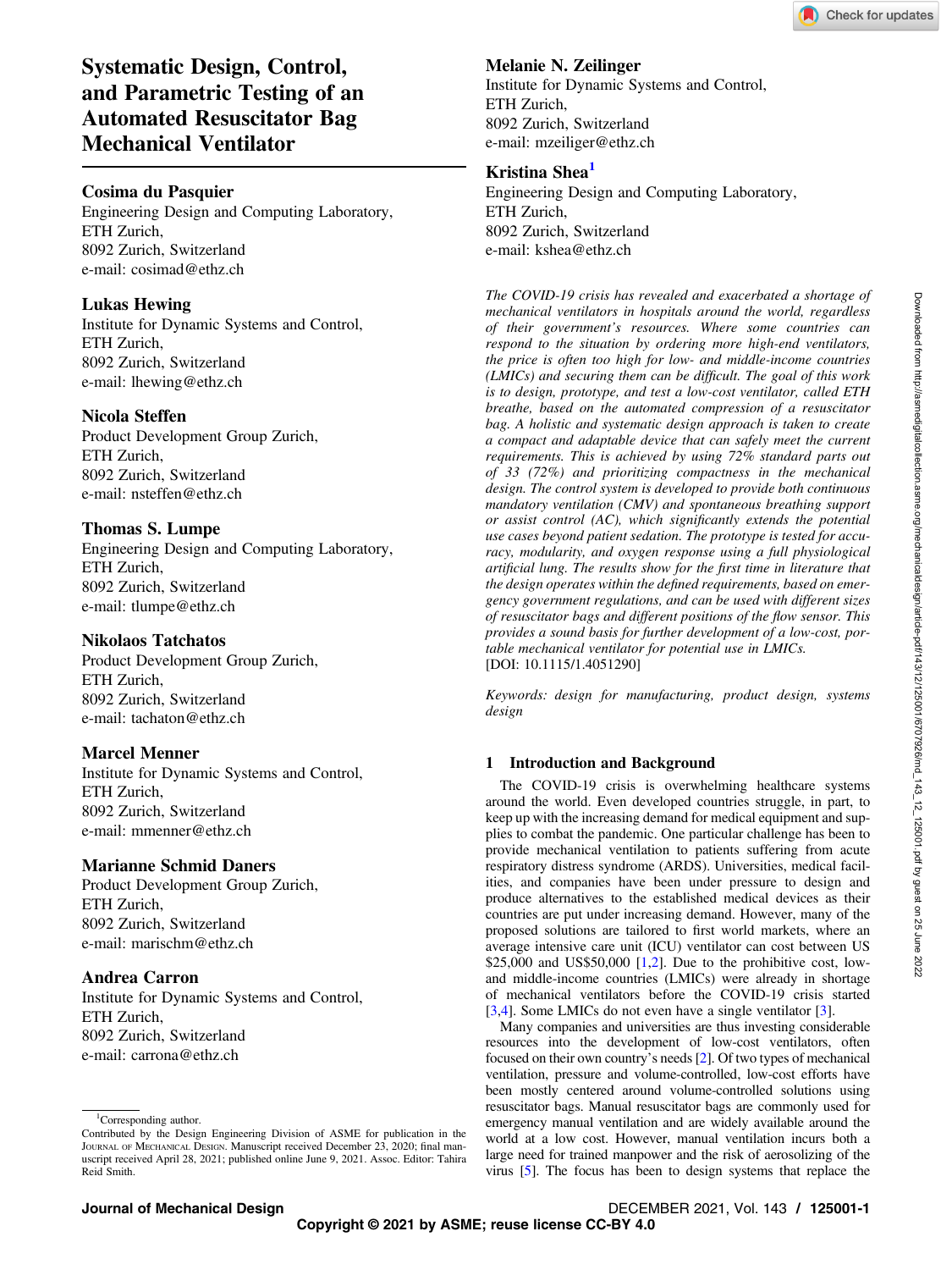Table 1 Overview of six well documented low-cost ventilator projects stemming from universities and research organizations and the ventilator presented in this work, the ETH breathe

| Project                                            | Size                                                | Control                                 | Modes                            | Testing                                                                       | Target<br>price    | Target market                              | Open<br>source |
|----------------------------------------------------|-----------------------------------------------------|-----------------------------------------|----------------------------------|-------------------------------------------------------------------------------|--------------------|--------------------------------------------|----------------|
| ETH breathe                                        | $30 \times 25 \times 35$ cm                         | Volume (VCV),<br>manual<br>resuscitator | CMV and AC                       | Accuracy, modularity,<br>robustness, oxygenation,<br>AC breathing, and alarms | \$1000             | Ukraine, LMICs                             | Yes            |
| MIT E-Vent <sup>a</sup>                            | Approx. $35 \times 38 \times$<br>$20 \text{ cm}$    | Volume (VCV),<br>manual<br>resuscitator | CMV and AC                       | In-vivo and usability                                                         | Not<br>given       | US, pandemic                               | Yes            |
| OperationAir, Delft                                | Approx. $40 \times 40 \times$<br>$100 \text{ cm}$   | Pressure (PCV)                          | <b>CMV</b>                       | "Extensive," no results<br>shown                                              | Not.<br>given      | Pandemic<br>stricken states                | Yes            |
| ApolloBVM<br>resuscitator, Rice<br>University, [7] | $36 \times 40 \times 18$ cm                         | Volume (VCV),<br>manual<br>resuscitator | <b>CMV</b>                       | 24 h test                                                                     | Under<br>\$250     | US, pandemic                               | Yes            |
| Coventor, University<br>of Minnesota, [8]          | "Cereal box"—Approx.<br>$30 \times 40 \times 15$ cm | Volume (VCV),<br>manual<br>resuscitator | <b>CMV</b>                       | FDA approved for<br>emergency use operation                                   | Not<br>given       | US, pandemic                               | N <sub>0</sub> |
| Spiro Wave-<br>E-Vent inspiredt <sup>b</sup>       | "Compact"                                           | Volume (VCV),<br>manual<br>resuscitator | <b>CMV</b>                       | FDA approved for<br>emergency use operation                                   | $$2500-$<br>\$5000 | US, pandemic                               | N <sub>0</sub> |
| $HEV$ , Cern, $[9,10]$                             | $50 \times 50 \times 35$ cm                         | Pressure (PCV)                          | PRCV,<br>SIMV-PC,<br><b>CPAP</b> | None specified                                                                | Not.<br>given      | Pandemic<br>stricken states<br>(developed) | N <sub>0</sub> |

<sup>&</sup>lt;sup>a</sup>See Note 4. <sup>a</sup>See Note 4.<br><sup>b</sup>See Note 3.

manual ventilation by compressing the bag mechanically and controlling the volume output [\[6\]](#page-10-0).

Building on earlier publications [[4](#page-10-0)], university-based groups designing these devices, such as the Massachusetts Institute of Technology (MIT) E-vent, the Delft OperationAir, and Rice University's ApolloBVM resuscitator, have been forthcoming with their data, publishing their design online as open-source and reporting on their findings and testing. In Table  $1<sup>2</sup>$  a brief overview of the most well documented low-cost ventilator projects reveals some of the gaps in current efforts.

The first gap is the lack of a holistic, systematic design approach that moves beyond functional prototypes and provides information on parametric design studies and systematic testing of alternatives. The second gap is in the control system. All volume-controlled designs, except for the MIT E-vent, only provide continuous mandatory ventilation (CMV) without patient triggering, for which a patient needs to be sedated and which prohibits the use on patients with spontaneous breathing activity. The process of weaning, which requires the patient to breathe on their own, represents roughly 40% of the duration of mechanical ventilation and is essential in the reha-bilitation of a patient [[11\]](#page-10-0). Only the E-Vent from MIT currently supports an assist control (AC) mode allowing for a synchronization of the ventilator with the spontaneous breathing effort of the patient, which is an essential step in a patient's recovery. The two pressure controlled projects in Table 1 that also have additional ventilation modes are built for integration in resource-rich hospitals and cannot be used as standalone devices [[9](#page-10-0),[12\]](#page-10-0).

The third gap is that of testing documentation and peer-review, archival publication of design documentation and test results. Although two of the six examples shown above, Coventor and Spirowave, have emergency FDA approval to use their devices during the crisis<sup>3</sup> [\[13,14](#page-10-0)], test results and protocols are sparsely documented openly, if at all [\[15](#page-10-0),[16\]](#page-10-0). Some governmental requirements for ventilators during the pandemic are available online [[14,](#page-10-0)[17](#page-11-0)] and roughly outline which tests are required for the authorizations. However, the use of the new ventilators is limited to the duration of

The general lack of open-source documentation in testing is also a drawback for the whole research community. Although producing an initial design rapidly and openly of the initial response was key, consistent documentation and reporting of the projects, including parametric studies and results, allows others to better build on each other's findings.

In this work ETH breathe, a mechanical ventilator design using a manual resuscitator bag is presented. The design focus is to produce a low-cost, portable, and adaptable device for potential used in LMICs. Low cost is addressed by mainly using standard and widely commercially available parts, which also promotes replicability in different countries and facilitates maintainability. The compactness and portability of the device is a key motivation in the choice of several of the mechanical components. The adaptability is assured on two levels. First, the desire to produce a standalone device that can support patients through the whole ventilation process motivates the inclusion of both CMV and AC. The patient adaptive control adjusts automatically to the patient's lung size and stiffness, and supports any type of adult manual resuscitator bag. The device also successfully fulfills a list of requirements defined that is based on the Medicines and Healthcare products Regulatory Agency (MHRA) guidelines for Rapidly Manufactured Ventilator Systems in the COVID-19 crisis [\[18](#page-11-0)], the Code Life Ventilator Challenge [[19\]](#page-11-0), and the ISO80601-2-12 standard. The main system requirements are detailed in Sec. 2.

The structure of this work is as follows: first, the design rationale, design requirements, and mechanical design are explained in detail. Next, the control system is described. The testing protocol and five main test categories and their desired outcomes are presented. The results and main parameters are then summarized and discussed with respect to the intentions of this work. Finally, the outlook for the design presented is discussed.

#### 2 Design Description and Methods

The requirements for the device are established based on a thorough analysis of the emergency COVID-19 requirements that were

the pandemic and each country has its own test requirements and approval procedure.

<sup>2</sup> [https://www.operationair.org/en/](https://www.operationair.org/en/.)

<sup>3</sup> <https://ventilatorresponse.com/>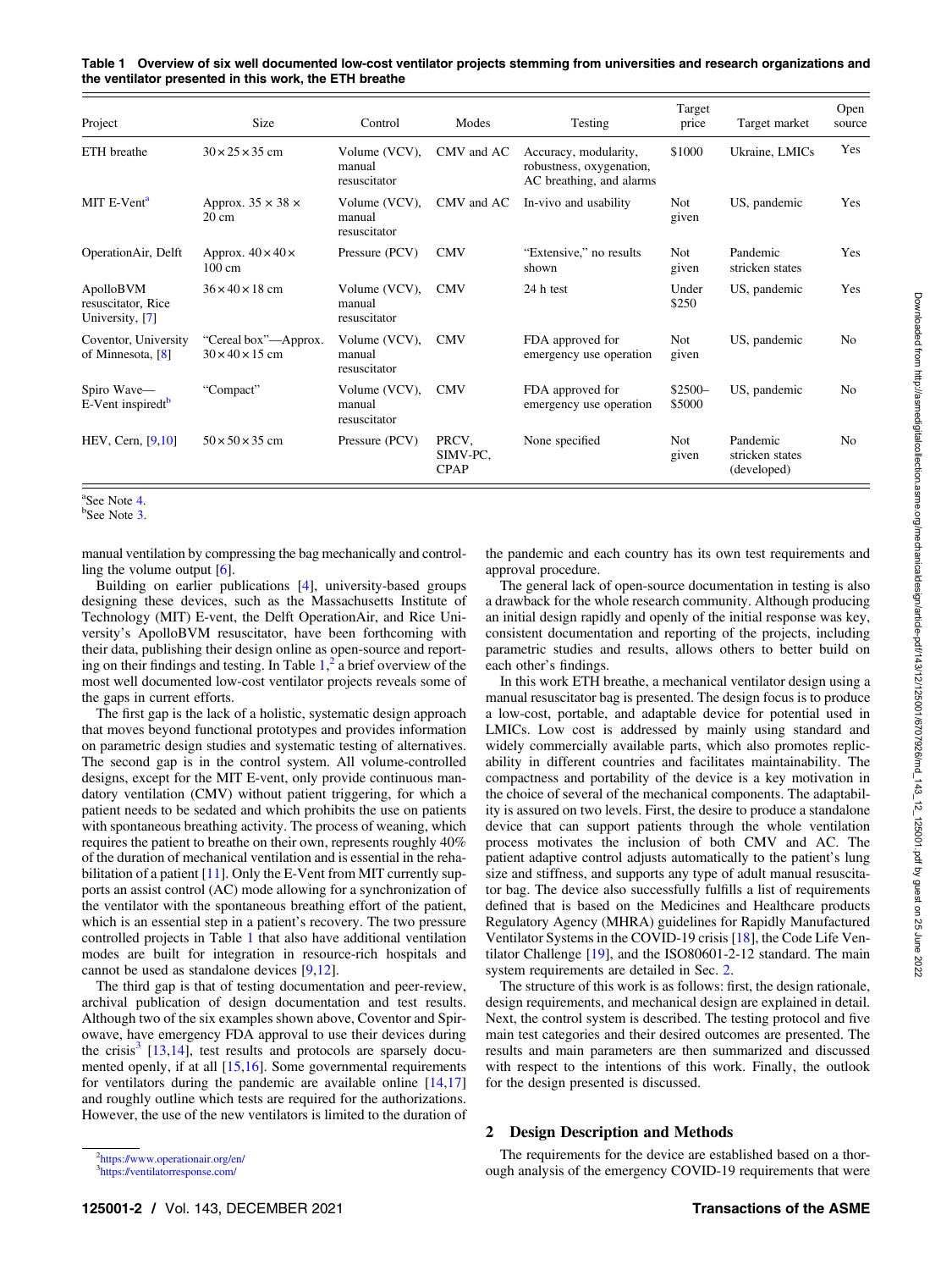<span id="page-2-0"></span>

| Medical requirements, MHRA rapidly manufactured ventilator system guideline (RMVS)                                                                                                                                                                                                         | Must        | Should      | Could        |
|--------------------------------------------------------------------------------------------------------------------------------------------------------------------------------------------------------------------------------------------------------------------------------------------|-------------|-------------|--------------|
| Continuous mandatory volume-controlled ventilation (non-triggered) (CMV-VCV)<br>Continuous mandatory volume-controlled ventilation (triggered/assist control) (CMV-VCV/AC) setting                                                                                                         | $\mathbf X$ |             | $\mathbf{x}$ |
| Tidal volume settings: 350 mL, 400 mL, and 450 mL                                                                                                                                                                                                                                          |             | X           |              |
| Breathing rate settings: 10–30 bpm in at least increments of 2                                                                                                                                                                                                                             | X           |             |              |
| Inspiratory-expiratory ratio $(I.E)$ settings: $1:1-1:3$                                                                                                                                                                                                                                   |             | X           |              |
| High-pressure alarm limit settings: $15-40$ cm H <sub>2</sub> O in at least increments of 5 cm H <sub>2</sub> O                                                                                                                                                                            | X           |             |              |
| Low pressure alarm setting $0-20$ cm $H2O$ in at least increments of 5 cm $H2O$                                                                                                                                                                                                            | X           |             |              |
| Flow trigger settings: $-3$ to 7 L/min in at least increments of 1 L/min                                                                                                                                                                                                                   |             |             | $\mathbf{x}$ |
| Positive end-expiratory pressure (PEEP) settings: $5-20$ cm $H_2O$ in at least 5 cm $H_2O$ increments                                                                                                                                                                                      | $\mathbf x$ |             |              |
| Monitoring, ISO 80601-2-84 Subsection 201.12.4 and RMVS                                                                                                                                                                                                                                    |             |             |              |
| Displayed airway pressure                                                                                                                                                                                                                                                                  | $\mathbf X$ |             |              |
| Displayed expiratory volume                                                                                                                                                                                                                                                                |             | X           |              |
| All Medical Settings are clearly discernable at all times                                                                                                                                                                                                                                  | X           |             |              |
| Alarms, IEC 60601-1-8:2006; ISO 80601-2-84:2020; IEC 62366                                                                                                                                                                                                                                 |             |             |              |
| High pressure alarm                                                                                                                                                                                                                                                                        | X           |             |              |
| Low pressure alarm                                                                                                                                                                                                                                                                         | X           |             |              |
| Low/high expiratory volume                                                                                                                                                                                                                                                                 |             | $\mathbf X$ |              |
| <b>Electronics</b> failure                                                                                                                                                                                                                                                                 | X           |             |              |
| Power supply failure                                                                                                                                                                                                                                                                       | X           |             |              |
| Alarm silence feature up to 120 s                                                                                                                                                                                                                                                          | X           |             |              |
| Visibility of the highest priority alarms (distance from the operator)                                                                                                                                                                                                                     | X           |             |              |
| Visibility of the lower priority alarms (distance from the operator)                                                                                                                                                                                                                       | X           |             |              |
| Light indicators                                                                                                                                                                                                                                                                           | X           |             |              |
| Assignment of the alarms' priority                                                                                                                                                                                                                                                         | X           |             |              |
| Safety, ISO 5356-1:2015 and BS EN ISO 5359:2014 + A1:2017; ISO80601-2-84 Subsection 201.101.3.2.2                                                                                                                                                                                          |             |             |              |
| Expiratory gas must be able to pass through an appropriate filter that can be fitted using standard connections to reduce<br>contamination of the immediate environment.                                                                                                                   | X           |             |              |
| The tubing system must consist of medically approved standard parts.                                                                                                                                                                                                                       | X           |             |              |
| The gas connectors shall be a 15 mm or a 22 mm connector.                                                                                                                                                                                                                                  | X           |             |              |
| All external surfaces must be cleanable in the likely event that they get respiratory secretions or blood splatter on them. Cleaning<br>would be by healthcare workers manually wiping using an approved surface wipe with disinfectant or cloths and approved surface<br>cleaning liquid. | $\mathbf X$ |             |              |
| All parts coming into contact with the patient's breath must be either disposable or designed to be reusable                                                                                                                                                                               | X           |             |              |

published by the FDA in the US [[14](#page-10-0)] and MHRA of the UK Government [[18\]](#page-11-0). The list of requirements in Table 2 is compiled mainly from Ref. [[18\]](#page-11-0) and the ISO80601-2-12 norm [[20\]](#page-11-0).

We focus on the automated compression of a resuscitator bag to turn commonly available medical equipment into automated ventilators that can provide multiple ventilation modes and are intuitively usable, as resuscitator bags are commonly known and can also be easily replaced. In Fig. [1](#page-3-0), the complete system is shown and can be broken down into four modules: mechanical system, breathing circuit, controls and electronics, and user interface. Signals are depicted with dashed lines, while air is depicted with a solid blue line. The breathing circuit, shown in grey, consists of commonly available parts that can be sourced and plugged directly into the system. To reduce cost and accelerate the medical approval process, it is advantageous to use as many standard, medically approved parts as possible. The custom mechanical parts are all within the compression mechanism, which is explained in detail in this section. The sensors are chosen and calibrated to monitor flow and pressure. In particular, the output of the pressure sensor is displayed and can trigger alarms. A comprehensive parts list is available in the [Supplemental Materials](http://dx.doi.org/10.1115/1.4051290) on the ASME Digital Collection.

2.1 Compression Mechanism and Breathing Circuit. The compression mechanism replaces the compressing action of a hand on the manual resuscitator bag. The main requirements are to make it as compact as possible, capable of delivering the maximum tidal volume (the volume of air pushed into the lungs for each breathing cycle), adapt to different resuscitator bag sizes and provide stability so as not to distort the input and output signals.

It is composed of four main subsystems: the motor and holder, the gear system, composed of the gears and the paddles for compression of the bag, the bag holders and the assembly mounting structure. In this section, the gear system, paddle design, and the holders are described in detail. The mechanical design is inspired from the MIT Emergency Ventilator Project,<sup>4</sup> or MIT E-vent, and so clear distinctions from that design are also given.

The mechanical compression system, as shown in Fig. [2](#page-4-0), is composed of three gears: one driving gear (pinion) that is connected to the motor ( $D = 33$  mm) and two driven gears ( $D = 48$  mm) mounted on parallel shafts. A gear-based compression system enables modulation of the tidal volume to ensure that the system can be used for different patient sizes and different manual resuscitator bag sizes as well as providing a compact design. The fingers are attached to the driven gears using three M4 screws and a heavy-duty dowel pin. The gears undergo high torques and are sized using the ANSI/AGMA 2001-D04 standard; see Sec. [S1](http://dx.doi.org/10.1115/1.4051290) available in the [Supplemental Materials](http://dx.doi.org/10.1115/1.4051290) for more details. Standard hardened steel gears with a module of 1.5 are used, which are compact, easily maintainable and cheaper than the stainless-steel alternative. They need little lubrification, especially if they are shielded from dust. The gears are the function critical parts of the design; see [Supplemental Materials](http://dx.doi.org/10.1115/1.4051290) for more details. The design is simplified and standardized from the MIT E-vent in that it uses three separate standard gears instead of adding teeth features to the paddles.

The shape of the fingers and paddles is designed systematically through a parametric study. Due to the compression of a soft bag, which would be difficult to simulate and optimize, it is not intuitive what profile is best. The design objective is to maximize compression volume of any type of manual resuscitator bag in relation to the paddles' width, profile, and height. The four main shapes obtained

<sup>4</sup> <https://emergency-vent.mit.edu>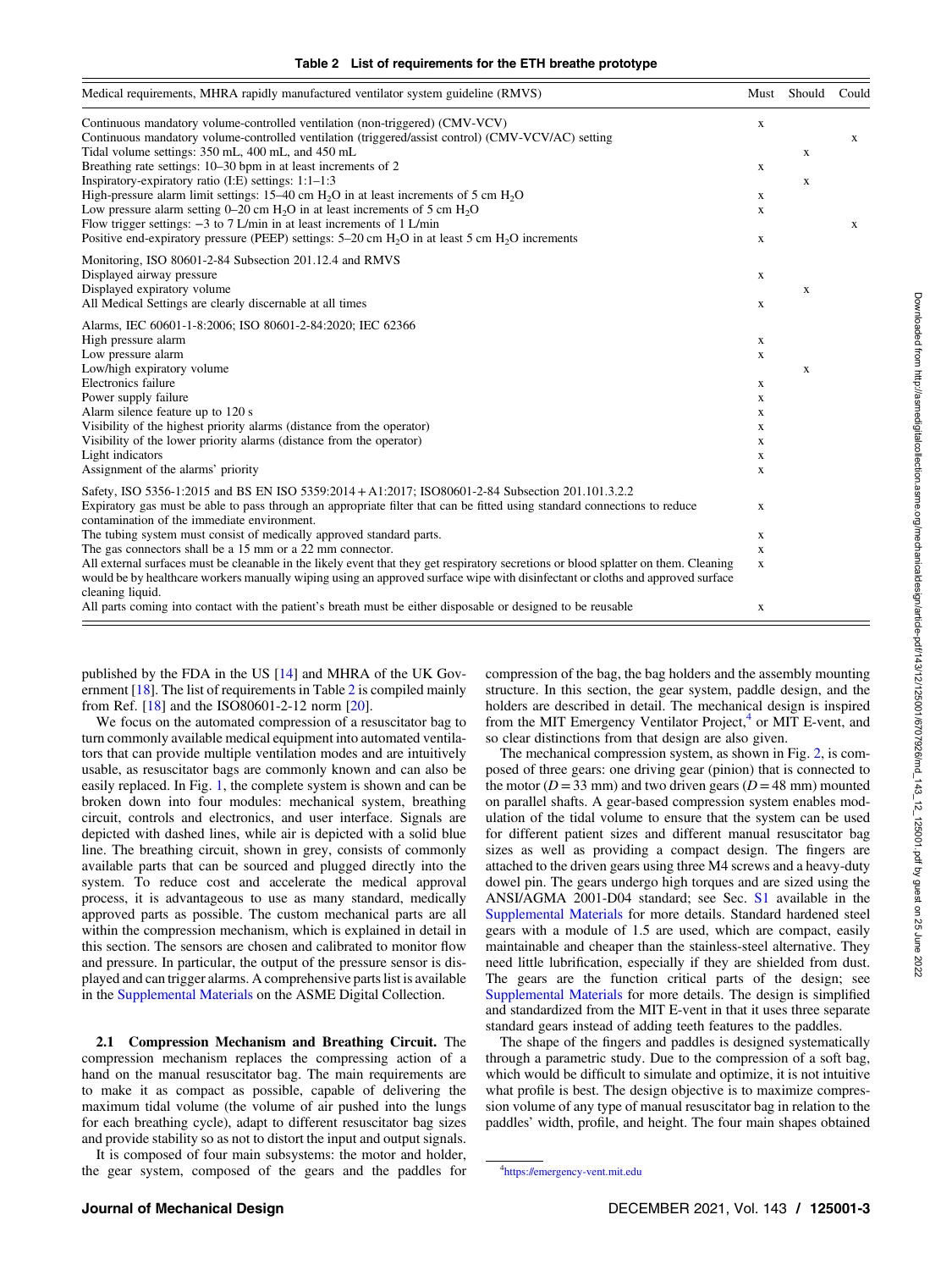<span id="page-3-0"></span>

Fig. 1 System overview of the design

through the study are shown in Fig. [3](#page-4-0). Each shape is tested for identical settings and is evaluated based on the achieved tidal volume. Results show that a thickness of 45 mm compresses the bag fully; larger dimensions interfere with the stiff ends of the manual resuscitator and do not add volume. A convex profile whose apex coincides with the largest point of the resuscitator achieves an even compression of the bag and ensures there are no air pockets remaining. The asymmetry of the profile ensures that the paddles do not collide before the complete volume is compressed. Adjusting the paddle height to 155 mm in combination with the convex profile with a maximum width of 73 mm ensures that the top of the bag is not left uncompressed. The parameter value for the four profiles and the main variable ranges for the parameter study are found in Fig. [3](#page-4-0).

The paddles are 3D printed in ABS using FDM, however, the shapes are designed in 2.5D so that they could also be cut from plastic or hard foam, thus making them straightforward to fabricate and replace. The final paddle design, design 4 in Fig. [3](#page-4-0), achieves the required tidal volumes of 350 mL, 400 mL, and 450 mL for all required frequencies and I:E ratios.

The resuscitator bag holder mechanism is a key feature for the adaptability of the design. Different hospitals use different types and sizes of bags and during the COVID-19 crisis not all types and sizes are always available, thus making adaptability crucial. The holders accommodate changes in length and height and consist of two main parts: a front holder and a back holder. The back holder is fixed on both shafts and the front holder can slide up and down so that the height can be adjusted in steps of 5 mm. The two adjusting rings at the front and the back of the holders set the changes in length. Since the bag contracts when it is compressed, it is important that the material of the holders is flexible enough to compensate for the length changes.

To standardize the design, thus potentially reducing cost and making it more reproducible, 23 out of 33 parts are standard (72%) and nine are custom. Of the nine custom parts, eight can be made by hand in a machine shop, using laser cutting or water jetting; the ninth can be made by hand in a machine shop. Of the nine custom parts, only the fingers, which transmit the compressing force, could be prone to breaking; they are made of steel to avoid this problem.

The supply chain in this work is centered around Switzerland, but all standard parts could also be sourced in many other countries. A complete list of parts can be found in the [Supplemental Materials.](http://dx.doi.org/10.1115/1.4051290)

The breathing circuit provides the connection between the resuscitator bag and the patient and consists of standard, medically approved parts. The main requirements for the breathing circuit shown in Figs. 1 and [4](#page-5-0) are as follows:

- Dead-space in the tubing is minimized to prevent re-inhaling  $CO<sub>2</sub>$ .
- Exhalations from the patient are filtered by a HEPA filter (Gibeck® Iso-Gard® Filter, Teleflex, Morrisville, NC, USA).
- The positive end-expiratory pressure (PEEP) is controlled with a standard, mechanical PEEP valve (Ambu® Reusable valve, Ballerup, Denmark).
- The flow (SFM3019-240, Sensirion, Zurich, Switzerland) and pressure (MPX50100P, Farnell, Leeds, England) sensor are easily integrated in the tubing.
- Only standardized and certified medical equipment are used.

In Fig. [4,](#page-5-0) the manual resuscitator is connected to the PEEP valve with a tube of variable length; the PEEP valve is connected to the flow sensor with a similar tube; the non-rebreathing 3–2 valve is included in the PEEP valve and serves as an air-flow diverter for the exhale; the pressure sensor is connected to the patient side of the HEPA filter, which is directly connected to the patient through an endotracheal tube, which requires sedation or a mask. The flow sensor is tested in several positions to optimize performance and test the system sensitivity. These positions are indicated by the numbers 1, 2, and 3.

2.2 Controls and User-Interface. The function of the control system is to drive the paddles to compress the resuscitator bag so as to achieve the desired settings. The control architecture is illustrated in Fig. [5](#page-6-0) showing the low level position control of the motor actuating the paddles of the ventilator on the right, and an adaptation mechanism from breath to breath ensuring the accurate tracking of tidal volume and I:E settings. This adaptive mechanism is necessary not only to allow for operation with different size resuscitator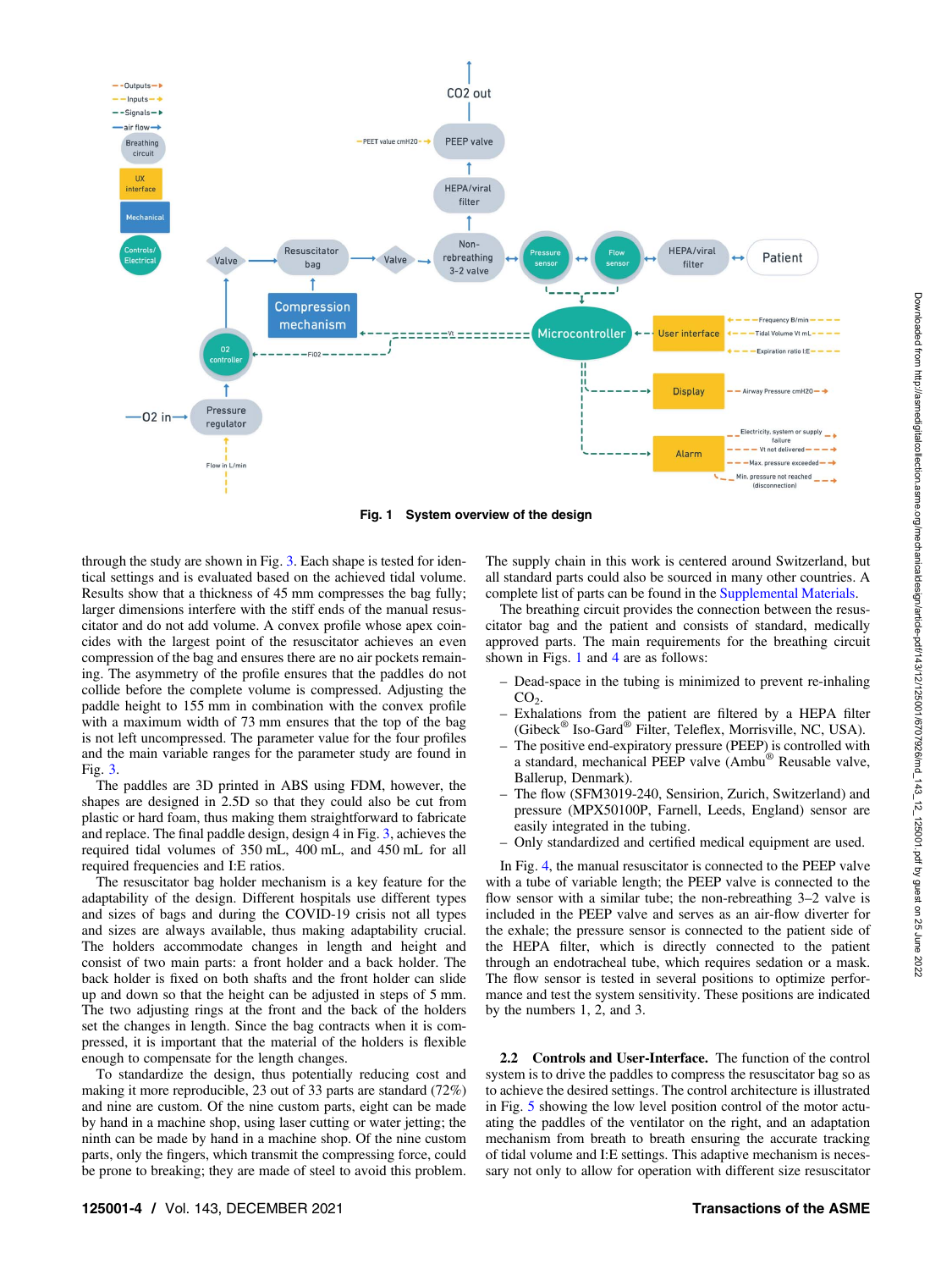<span id="page-4-0"></span>

Fig. 2 Mechanical design exploded model: (a) holder assembly, (b) gear and paddle assembly, and (c) exploded view



Fig. 3 Profile progression of the paddles during a parametric study, and all measures are given in millimeters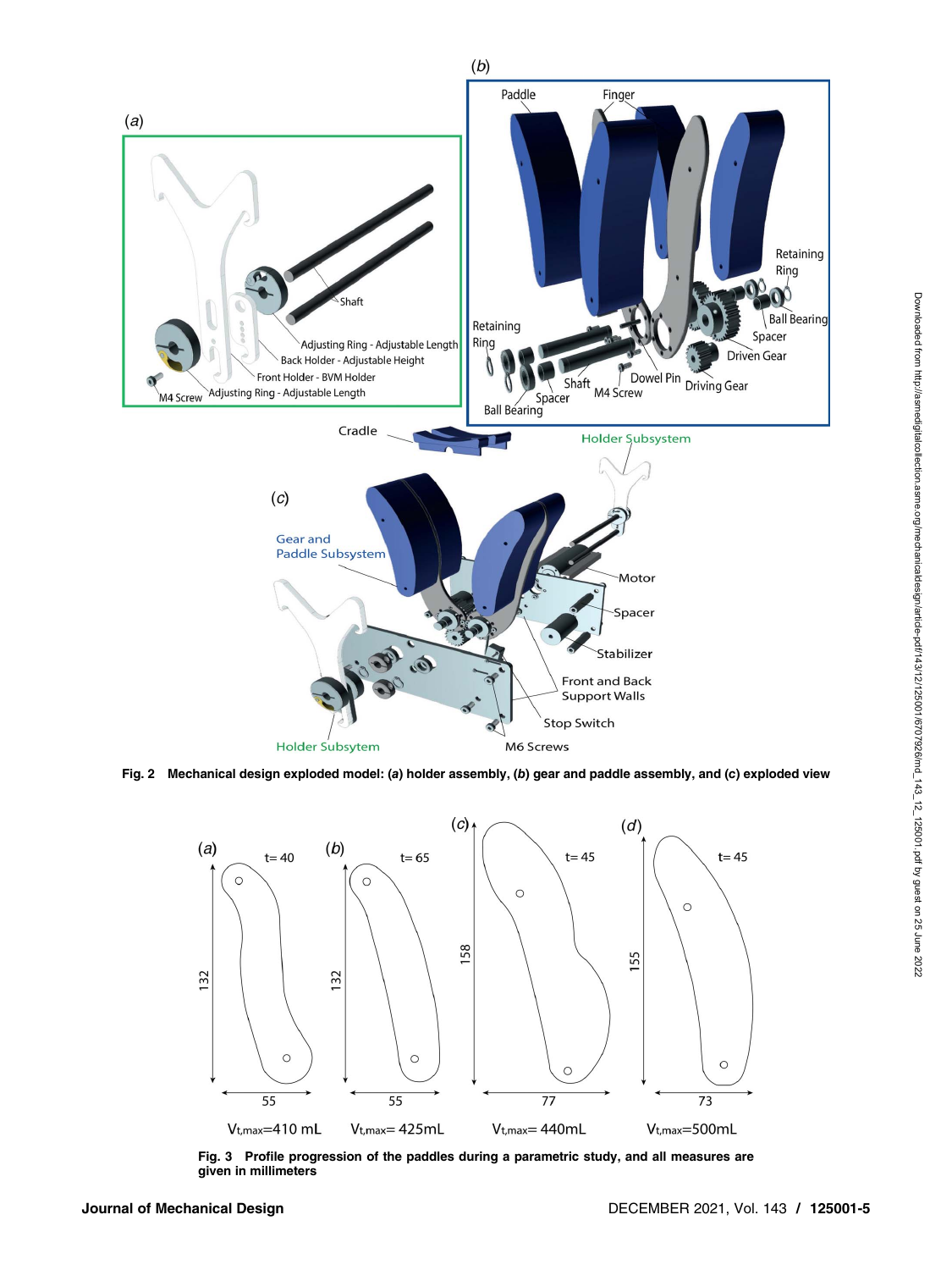<span id="page-5-0"></span>

Fig. 4 Breathing circuit setup excluding exhalation filtration; the tubing is adapted from standard medical components; the system works both with a mask or an endotracheal tube; the HEPA filter keeps the virus from being aerosolized; the numbers indicate the three options for testing the flow sensor placement.

bags but also to achieve the desired accuracy for different patient pathophysiologies, showing the low level position control of the motor actuating the paddles of the ventilator on the right, and an adaptation mechanism from breath to breath ensuring the accurate tracking of tidal volume and I:E settings, which is discussed in detail in Ref. [\[21](#page-11-0)]. The interface between low-level motor position control and the adaptation mechanism is given by a trajectory generation, providing a sawtooth motor position reference signal which is adjusted based on the desired BPM, as well as on I:E ratio and tidal volume measurements, which are derived from flow sensor measurements. The controller is implemented using MATLAB/SIMULINK/STATEFLOW R2020a on an Arduino Mega 2560 (Arduino®, Somervile, MA).

A distinctive feature of our system compared to other projects<sup>5</sup>  $[7,10]$  $[7,10]$  $[7,10]$  $[7,10]$  is the multiple functionalities enabled by the flow sensor: its integration powers not only the alarms but also supports the automatic adaptation of tidal volume based on the patient and the operating conditions. Additionally, the flow sensor is used to detect spontaneous breathing activity of the patient, which can be used to synchronize breathing support in the AC mode. A breath is initiated if the volume flow during the exhale phase exceeds an adjustable trigger value of [−3, …, 5] L/min. Flow triggering can be optionally turned off so the ventilator remains in CMV mode. Given the key role of the flow sensor, the impact of its position in the tubing with respect to the patient is assessed during testing. The tubing, valve components, proximity to the manual resuscitator, and proximity to the patient can all affect the sensor measurements. The quality of the AC mode of the system is then assessed in a series of tests of breath detection and response. The general control system functionality and reliability are assessed through the testing protocol described later. For technical reasons, only the eight most significant bits of the flow sensor measurements are used.

The code can be downloaded online. $6$  The control strategy is discussed in detail in Ref. [[21\]](#page-11-0).

2.3 Testing. The test protocol is divided in six parts. Volume and pressure measurements are evaluated based on regulatory criteria given in Refs. [[18,20\]](#page-11-0). The detailed list of requirements and test protocol are provided in Sec. [S2](http://dx.doi.org/10.1115/1.4051290) available in the [Supplemental](http://dx.doi.org/10.1115/1.4051290) [Materials](http://dx.doi.org/10.1115/1.4051290). The detailed test setup is given in Fig. [6](#page-6-0).

2.3.1 Test Setup. All tests are performed using a TestChest<sup>®</sup> full physiological artificial lung (Organis, GR, Switzerland). All

 $5$ See Note 4.

results presented below are direct outputs from the artificial lung that has been calibrated before use and an additional flow sensor used for validation, to increase the precision of the results. Such devices are generally used to train medical personnel. It can replicate complex breathing patterns in different ventilation modes, can measure the gas exchange to the patient, and can validate all the functionalities of a mechanical ventilator.

2.3.2 Types of Test. According to the MHRA of the UK Government, it is accepted that within the timeframe required for mechanical ventilator development, full demonstration of compliance with ISO 80601-2-12:2020 is not feasible. On March 20, 2020, the MHRA released a condensed specification for RMVS [[18\]](#page-11-0). However, compliance with the essential safety standards must be demonstrated to ensure patient safety. A set of characteristics for mechanical ventilator testing and its documentation is defined based on the MHRA recommendations and the ISO 80601-2-12:2020.

The test cases can be divided into the following categories:

- (a) Accuracy of mechanical and control system
- (b) System modularity using different manual resuscitator bags
- (c) Effect of flow sensor positioning
- (d) Efficacy of oxygen delivery
- (e) AC: spontaneous breathing support
- (f) Alarm signals and Monitoring

The results from the tests a, b, and c described below are given in terms of the relative mean error and the standard deviation, which are defined as follows:

Relative mean error: 
$$
\varepsilon = \frac{\sum_{i=1}^{n} |x_{meas,i} - x_{target,i}|}{n}
$$
  
Standard deviation:  $\sigma_{dev} = \sqrt{\frac{x_{meas,i} - \varepsilon}{n - 1}}$ 

with  $n=5$  breath cycles.

The TestChest® and user-set parameters for each test are given in Table [3.](#page-7-0) The artificial lung represents the lung of the simulated patient. These parameters are different in Test e to reflect the lung condition of a patient suffering of ARDS, which is not relevant for the rest of the testing.

(a) Control accuracy

The control settings accuracy is determined with the following procedure:

- (1) Set-up the ventilator with an intubation tube. For this experiment, no mask is used as this test is intended to test the accuracy of individual settings.
- (2) Set the ventilator to the parameters given in Table [3,](#page-7-0) varying the tidal volume, rate, and I:E ratio one at the time. Wait until steady-state conditions are achieved. Record the pressure and volume signals for at least 60 s in steady-state.
- (3) Determine the airway pressure at the end of the inflation phase as the average over the preceding 50 ms. Determine the tidal volume via integration of the flow signal provided by the calibrated flow sensor.
- (4) Determine the inspiration phase as the onset of a positive flow until the first negative value. A zero-flow after the inspiration is part of the inhalation phase. The expiration phase is determined as the onset of a negative flow until the first positive flow value. A zero-flow after the expiration is part of the expiration phase.
- (5) All measurements are recorded for 1 min and for each variable setting shown in Table [3.](#page-7-0)
- (6) Report the results as relative mean error and standard deviation.

The exact test protocol can be found in Sec. [S3](http://dx.doi.org/10.1115/1.4051290) available in the [Supplemental Materials.](http://dx.doi.org/10.1115/1.4051290)

[https://breathe.ethz.ch/technical-information.html](https://breathe.ethz.ch/technical-information.html.)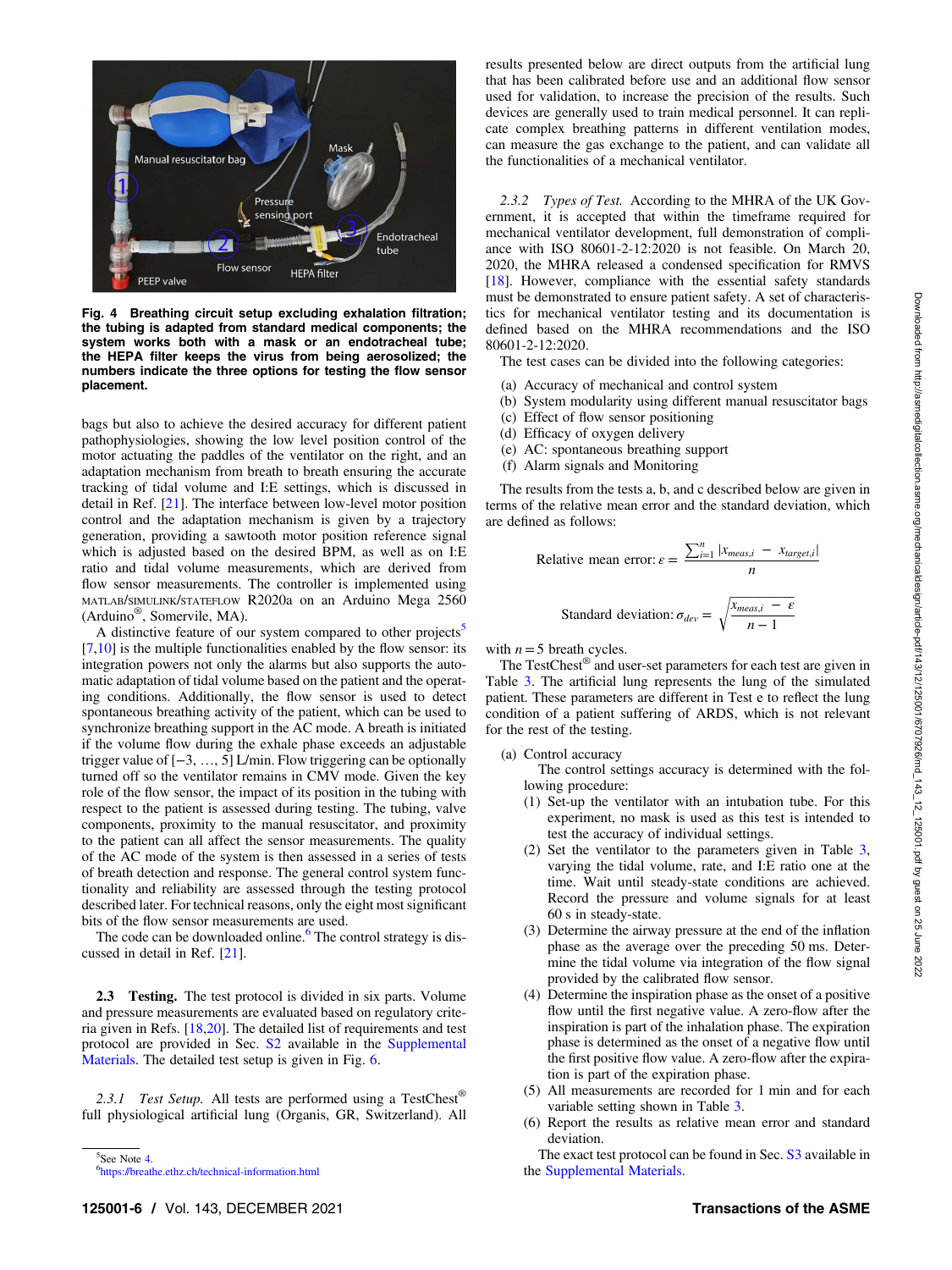<span id="page-6-0"></span>

Fig. 5 Illustration of the control architecture as a block diagram. Cycle-based signals computed once per breath cycle are highlighted as dashed lines. The architecture consists of a cycle-based volume controller, which compares the previously achieved tidal volume measurements TV<sub>meas</sub> to the desired tidal volume TV at the beginning of each breath cycle. The maximum closing position  $\varphi_{\text{max}}$  is adjusted based on the difference  $e_{\text{TV}}$  and fed to the Reference Generator. The Reference Generator provides the motor position reference signal  $\varphi_{\text{max}}$ in addition to the I:E ratio and BPM, which is then tracked by a standard closed-loop motor position controller providing the ventilator actuation. The resulting volume flow V˙ is measured by the flow sensor and integrated over time of each breath cycle to determine the tidal volume measurement  $TV_{\text{meas}}$ , which closes the control loop. This is step is carried out by the "Flow evaluator" that provides derived quantities such as the inhale volume per cycle, which are used in the control loop.

(b) System modularity

The system modularity is verified by testing three manual resuscitator bags from different manufacturers under the conditions specified in Table [3](#page-7-0) and following the same procedure as the control accuracy testing; each bag is tested three times for variable tidal volume (350 mL, 400 mL, 450 mL). The test protocol and bag specifications are given in Sec. [S3](http://dx.doi.org/10.1115/1.4051290) available in the [Supplemental](http://dx.doi.org/10.1115/1.4051290) [Materials](http://dx.doi.org/10.1115/1.4051290). The relative mean error and standard deviation of each parameter are calculated individually for each bag. This test validates the modularity and adaptability of the mechanical and control systems.

(c) Flow sensor positioning

In this test, three flow sensor positions are tested, see Fig. [4.](#page-5-0) Position 1, which is closest to the manual resuscitator bag, produces better quality measurements for the flow from the bag but could fail to perceive flow triggers from the patient. It also does not register the losses in volume due to leaks in the tubing, which weakens the adaptive flow control. Position 2, closer to the patient, is a compromise

in measurement quality for the ventilator air flow and the patient's breath triggering. Position 3, closest to the patient, measures best patient breath triggering and registers all leaks but can be contaminated.

Each position is tested under the conditions specified in Table [3](#page-7-0) and following the same procedure as the control accuracy testing; each position is tested for variable tidal volume (350 mL, 400 mL, 450 mL). The relative mean error and standard deviation of each parameter are calculated individually for each position. This test verifies the control system's reliability and accuracy and determines whether proximity to the manual resuscitator bag or the patient are essential for the system's function.

(d) Efficacy of oxygen delivery

The efficacy of oxygen delivery is assessed using two procedures:

– The oxygen saturation is measured for three oxygen flows (2 L/min, 5 L/min, 10 L/min) under the conditions specified in Table [3](#page-7-0). The input oxygen level is controlled by a regulator attached directly to the oxygen tank



Fig. 6 Test setup; left: TestChest®, center: mechanical ventilator, upper right: test readouts, lower right: prototype user interface; far right: user interface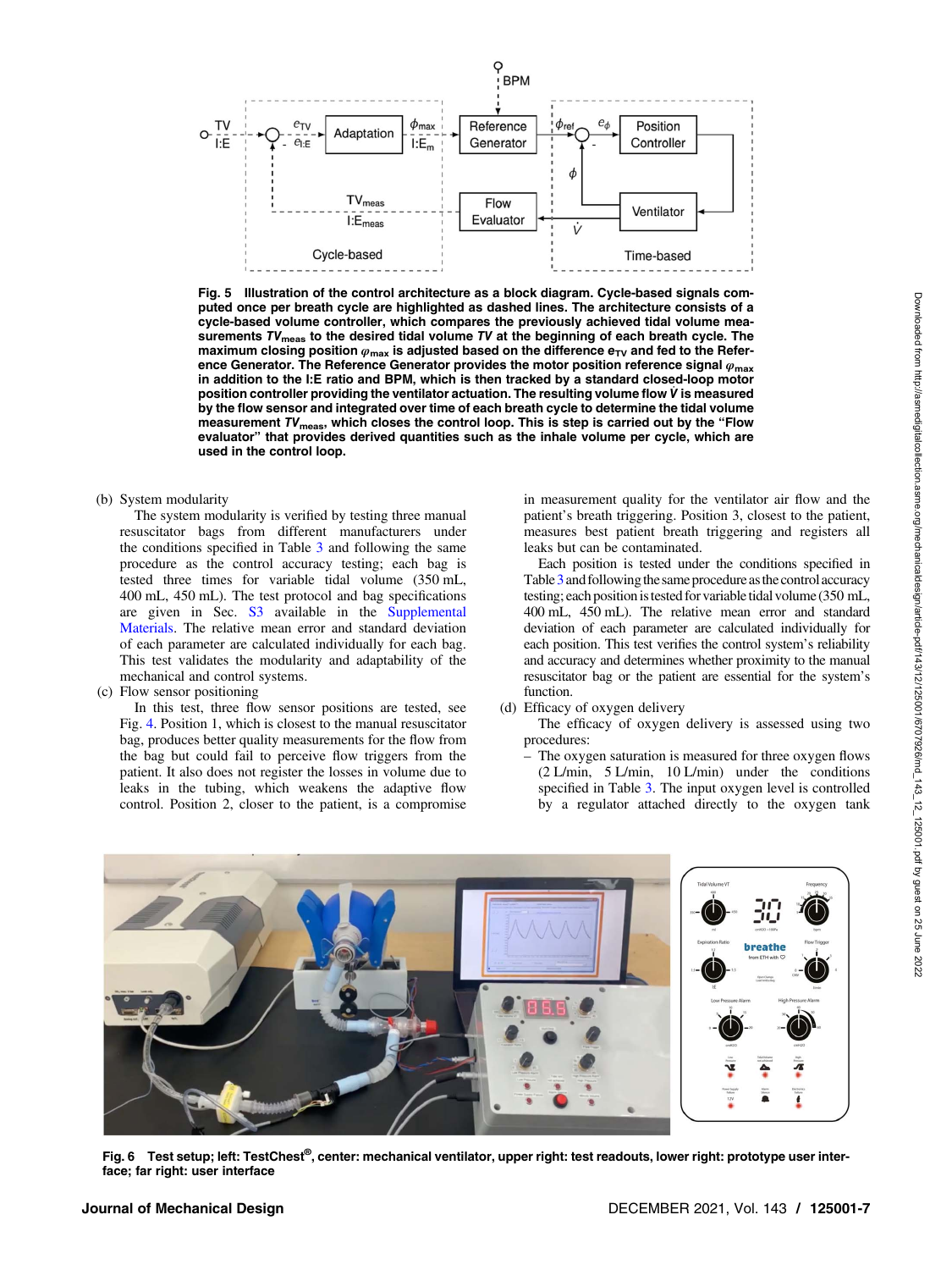Table 3 Base settings of the lung mechanics of the artificial lung for test types a to e

<span id="page-7-0"></span>

|                        | Parameter                                       | Test a        | Test b        | Test c        | Test d    | Test e           |
|------------------------|-------------------------------------------------|---------------|---------------|---------------|-----------|------------------|
| TestChest <sup>®</sup> | Chest wall compliance $(mL/cmH2O)$              | 200           | 200           | 200           | 200       | 93               |
| parameters—patient     | Total compliance (mL/cmH <sub>2</sub> O)        | 60            | 60            | 60            | 60        | 35               |
|                        | FRC@ZEEP (mL)                                   | 1500          | 1500          | 1500          | 1500      | 1102             |
|                        | Airway resistance $(cmH2O/(L/s))$               |               |               |               |           |                  |
|                        | Lower inflection point $(cmH2O)$                |               |               |               |           | 12               |
|                        | Upper inflection point $(cmH2O)$                | 35            | 35            | 35            | 35        | 35               |
|                        | Compliance below LIP $(mL/cmH2O)$               | 25            | 25            | 25            | 25        | 8                |
|                        | Compliance above $UIP$ (mL/ cmH <sub>2</sub> O) | 20            | 20            | 20            | 20        | 8                |
| User set parameters    | Peak inspiratory pressure $(cmH2O)$             | NA            | <b>NA</b>     | NA            | <b>NA</b> | 20               |
|                        | Tidal volume (mL)                               | 350, 400, 450 | 350, 400, 450 | 350, 400, 450 | 400       | 450              |
|                        | Rate (breaths/min)                              | 10, 15, 20    | 10            | 10            | 10        | 8 (ventilators)- |
|                        |                                                 |               |               |               |           | 10 (patients)    |
|                        | I:E ratio                                       | 1:1, 1:2, 1:3 | 1:2           | 1:2           | 1:2       | 1:2              |
|                        | $O2$ peak flow (L/min)                          | NA            | <b>NA</b>     | NA            | 2, 5, 10  | <b>NA</b>        |
|                        | $PEEP$ (cmH <sub>2</sub> O)                     | 5, 10, 15     | 10            | 10            | 10        | 10               |

that outputs an analog signal. The output oxygen level is measured by the test lung.

- The time response to a change of oxygen flow  $t_{90}$ (0–10 L/min) is assessed with the following procedure:
- (1) Ventilate the test lung with a set oxygen concentration of 21% volume fraction.
- (2) Wait until equilibrium is reached in the inspired oxygen concentration at the patient connection port.
- (3) Change the set oxygen concentration to the maximum volume fraction that the ventilator permits.
- (4) Measure the time delay between setting the new concentration and achieving 90% of the final oxygen concentration during inspiration at the patient-connection port. Care should be taken to allow sufficient time for the gas mixture in the test lung to reach a stable concentration

The exact test protocol can be found in Sec. [S3](http://dx.doi.org/10.1115/1.4051290) available in the [Supplemental Materials.](http://dx.doi.org/10.1115/1.4051290)

This test measures how efficiently the whole ventilation system transmits oxygen to the patient at given flows and how quickly the system can provide a desired level of oxygenation.

(e) AC: spontaneous breathing support

During mechanical ventilation, there are two ventilatory pumps acting simultaneously: the ventilator and the patient's own respiratory muscles. These two pumps may work in harmony but can interact in several ways harmful to the patient. Patient-ventilator asynchrony is quite common in patients during non-invasive ventilation (NIV) and invasive ventilation (IV). Asynchronies may occur on two levels: during inspiratory triggering (AC), when there is a mismatch between patient inspiratory effort and ventilator triggering (i.e., ineffective inspiratory effort, double triggering or autotriggering), or when the ventilator respiration cycle does not correspond to the patient's (i.e., premature or delayed cycling) [[22\]](#page-11-0).

The TestChest® can simulate respiratory activity with a range of different settings. The ventilator should respond to the unknown patient breathing and support accordingly (volume or pressure setting, breathing rate).

The following tests are performed in an intubation setting (IV). Four scenarios are tested: no breath signal, strong breath signal (150 mL of air) to apnea, weak breath signal (75 mL of air), and strong breath signal (150 mL of air).

All the simulated patient scenarios first breathe through the ventilator while it is off. The ventilator is then be switched on and the trigger signals set. This allows to qualitatively analyze the breathing resistance through the ventilator by comparing it to the same patient without the ventilator. The TestChest® patient setting used are given in Table 3.

The volume, flow, and pressure outputs are analyzed for each test, evaluating how quickly the assisted breathing control adapts to the patient's varying behaviors.

Additional information regarding alarm settings for the AC testing can be found in Sec. [S3](http://dx.doi.org/10.1115/1.4051290) available in the [Supplemental Materials.](http://dx.doi.org/10.1115/1.4051290)

(f) Alarms signals and monitoring

IEC60601-1-8:2006, ISO 80601-2-84:2020, and IEC 62366 are the relevant standard for alarms for RMVS. Alarms, alarm limits, and prioritization of alarms are complex areas to optimize for human safety. The key is to have enough alarms to ensure patient safety, but not too many and in the correct order of importance so that more urgent patient safety issues are highlighted more prominently. All the alarms relating to a value (pressure or volume) are adjustable. An alarm silence is implemented.

The alarms given in Table [2](#page-2-0) are all tested and function correctly, i.e., the alarms are triggered once values above the set limits are reached or in the case of a system failure. Details of the alarm testing results can be found in Sec. [S5](http://dx.doi.org/10.1115/1.4051290) available in the [Supplemental Materials](http://dx.doi.org/10.1115/1.4051290)

Additional alarms derived from the relevant standards that will be implemented in the future are given in Sec. [S3](http://dx.doi.org/10.1115/1.4051290) available in the [Supplemental Materials.](http://dx.doi.org/10.1115/1.4051290)

#### 3 Results

In this section, the results for the five test types defined above are described in detail. The results for system accuracy, modularity, and flow sensor positioning are given in Table [4](#page-8-0).

3.1 Control Accuracy. The control accuracy of the mechanical ventilation system verifies its performance during use. It is measured according to four main parameters: the tidal volume, the breathing rate, the PEEP, and the I:E ratio. The results are shown in Table [4](#page-8-0).

The MHRA guideline requires " $\pm$ (4.0 +(15% of the actual volume expired through the patient-connection port)) mL" [\[18](#page-11-0)] accuracy for the tidal volume, which is the main parameter in a volume-controlled system. The test results fulfill this requirement. The requirements available in the [Supplemental Materials](http://dx.doi.org/10.1115/1.4051290) specify that the breathing rate accuracy needs to be under 10% deviation, as are all non-volume- or pressure-related measurements, so the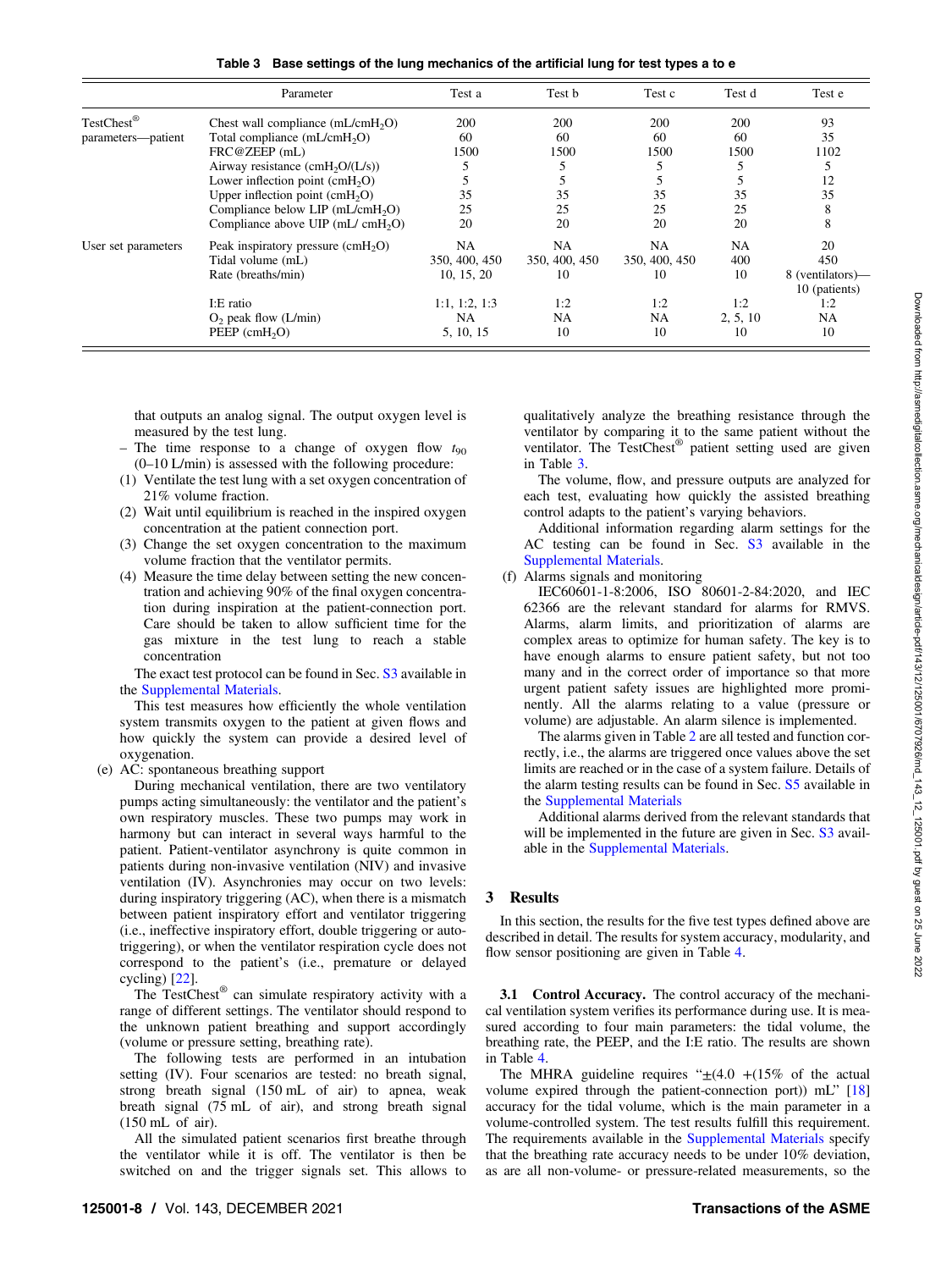<span id="page-8-0"></span>Table 4 Test results overview for accuracy, modularity, and flow sensor positioning; error and standard deviation are calculated according to Sec. [2.3](#page-5-0)

|                                                    | Tidal volume                                             |                    | Breathing rate                                           |                    | PEEP                                                     |                                    | I:E ratio                                                |                    |
|----------------------------------------------------|----------------------------------------------------------|--------------------|----------------------------------------------------------|--------------------|----------------------------------------------------------|------------------------------------|----------------------------------------------------------|--------------------|
|                                                    | $\varepsilon$ in $\%$<br>$\varepsilon_{\text{max}} = 15$ | $\sigma_{\rm dev}$ | $\varepsilon$ in $\%$<br>$\varepsilon_{\text{max}} = 10$ | $\sigma_{\rm dev}$ | $\varepsilon$ in $\%$<br>$\varepsilon_{\text{max}} = 15$ | $\sigma_{\rm dev}$                 | $\varepsilon$ in $\%$<br>$\varepsilon_{\text{max}} = 10$ | $\sigma_{\rm dev}$ |
| Control accuracy measurements<br>System modularity | 4.64                                                     | $1.84$ mL          | 1.57                                                     | $0.03$ bpm         | 9.63                                                     | $0.11$ cmH <sub>2</sub> O          | 3.6                                                      | 0.02               |
| Resuscitator bag 1                                 | 0.89                                                     | $1.67$ mL          | 0.90                                                     | $0.02$ bpm         | 9.36                                                     | $0.1 \text{ cmH}_2$ O              | 3.47                                                     | 0.00               |
| Resuscitator bag 2                                 | 1.22                                                     | $1.26$ mL          | 0.90                                                     | $0.02$ bpm         | 12.2                                                     | $0.14 \text{ cm}H2O$               | 2.09                                                     | 0.02               |
| Resuscitator bag 3                                 | 1.79                                                     | $1.38$ mL          | 0.92                                                     | $0.03$ bpm         | 12.3                                                     | $0.15$ cmH <sub>2</sub> O          | 3.81                                                     | 0.03               |
| Flow sensor positioning                            |                                                          |                    |                                                          |                    |                                                          |                                    |                                                          |                    |
| Position 1                                         | 1.36                                                     | $1.33$ mL          | 0.82                                                     | $0.02$ bpm         | 13.23                                                    | $0.13$ cmH <sub>2</sub> O          | 12.3                                                     | 0.01               |
| Position 2                                         | 0.89                                                     | $1.65$ mL          | 0.90                                                     | $0.02$ bpm         | 9.36                                                     | $0.10 \text{ cm}$ H <sub>2</sub> O | 3.47                                                     | 0.00               |
| Position 3                                         | 1.57                                                     | $1.73$ mL          | 0.88                                                     | $0.02$ bpm         | 12.18                                                    | $0.08$ cmH <sub>2</sub> O          | 3.47                                                     | 0.02               |

results are again well within the acceptable range. The largest relative error is in the PEEP. However, the set values for the PEEP are low and the deviations are below two  $cmH<sub>2</sub>O$ , the acceptable limit is stated by Ref. [[18\]](#page-11-0).

3.2 System Modularity. The modularity of the mechanical system ensures its correct functioning independent of the type of resuscitator bag used, since these may vary due to availability. The results in Table 4 show how three different types of manual resuscitator perform during the same test protocol. Bag 1, which is reusable, generally shows a more consistent performance since its standard deviation results are lower than the other two. The biggest differentiating points are the PEEP and I:E ratio values, but even there the errors that are small with respect to the target values. The results for the breathing rate are almost the same for all bags.



Fig. 7 (a) Oxygen saturation response for three flowrates: 2 L/min, 5 L/min, and 10 L/min and (b) saturation versus time for 10 L/min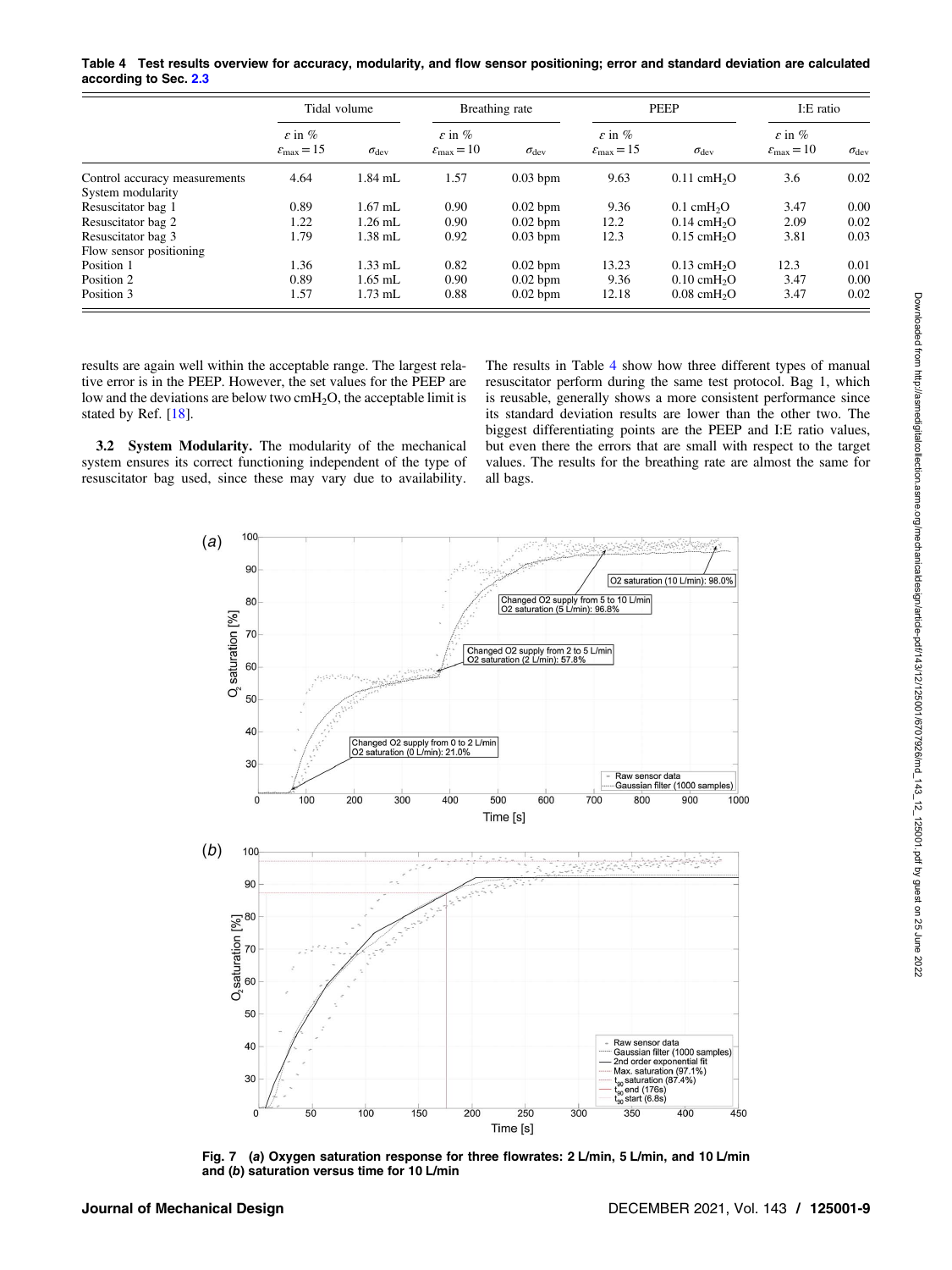3.3 Flow Sensor Positioning. Analyzing the effect of different flow sensor positions promotes the control system's reliability and safety. The results in Table [4](#page-8-0) show that Position 2 achieves marginally better values than Position 1 and 3, especially concerning the I: E ratio for position 1. The largest relative errors concern the PEEP and I:E ratios for all three. As in the system modularity testing described earlier, these errors are however on a very small scale. The similar performance of all three systems shows that the controls compensate for the difference in flow sensor position.

Position 1, which is closest to the resuscitator bag, achieved a standard deviation 20% and 25% lower than Position 1 and 2 respectively with respect to tidal volume. Position 1 is closest to the resuscitator bag so there are the least losses in flow registered at this position. Position 2, which is between the PEEP valve and the HEPA filter, outperforms the two others. It registers 35% and 23% less error in tidal volume and 29% and 23% less error in PEEP value than Position 1 and 3, respectively. Position 3, which is closest to the patient, achieves a standard deviation 40% and 20% lower than Position 1 and 2, respectively with respect to PEEP. It is closest to the valve so there is little possibility of leaks caused by the PEEP valve for this measurement.

3.4 Efficacy of Oxygen Delivery. The oxygen response graph in Fig.  $7(a)$  $7(a)$  shows the oxygen saturation levels during inhalation and exhalation. A Gaussian filter is applied to facilitate the interpretation of the sensor's raw measurements. The data above than the Gaussian filter represents the inhalation and the data below the exhalation. The increase from 0 to 2 L/min and 2 to 5 L/min is depicted by stark increases in the oxygen intake. The response levels off at 5 L/min and the increase to 10 L/min only adds

roughly 1% of oxygen intake. The ventilation system can thus transfer a variable amount of oxygen to the patient, achieving saturation at roughly 5 L/min.

Figure  $7(b)$  $7(b)$  shows how quickly the system responds to a change in oxygen intake. About 90% of the desired intake is achieved after three minutes, and the maximum intake of roughly 97% is achieved after twice the time. Hence, patient oxygenation levels can be adapted and controlled in under 5 min.

3.5 Assist Control: Spontaneous Breathing Support. The results from the spontaneous breathing tests are shown in Fig. 8. The benchmark for the ventilator working without breath triggering is shown in Fig.  $8(a)$ . The differences in between the benchmark and the spontaneous breathing support are in the pressure readouts. Comparing the pressure plots from CMV and AC, without breathing support the pressure peaks with the tidal volume and then evens out at PEEP pressure. With breathing support, the pressure first drops as the patient inhales and then rises as the system triggers the breathing support. Figure  $8(b)$  shows how the system automatically switches from AC mode to CMV for simulated apnea within one breath cycle. Regular breathing is then resumed based on the system's settings rather than the patient's breathing pattern. This is visible through the breathing frequency before and after apnea, 8 bpm and 10 bpm, respectively, which is marked by a red dotted line in the plot. After the patient stops breathing, the ventilator continues with its set minimum mandatory frequency of 8 bpm. The system slowly ramps up the tidal volume to make up for the loss in air volume from the patient's breathing effort. The system can detect both strong and weak breaths, with only a slight variation in the regularity of the flow, as shown in Figs.  $8(c)$  and  $8(d)$ . The



Fig. 8 Tidal volume  $V_t$ , flow, and airway pressure readouts for three cases of spontaneous breathing; panel (a) shows the ventilator functioning without breath triggering (CMV-VCV); the (b), (c), and (d) graphs compare the tidal volume triggered by the ventilator and the unsupported tidal volume, i.e., the patient's breath; the dotted line in panel (b) shows the start of the patient's apnea (all AC)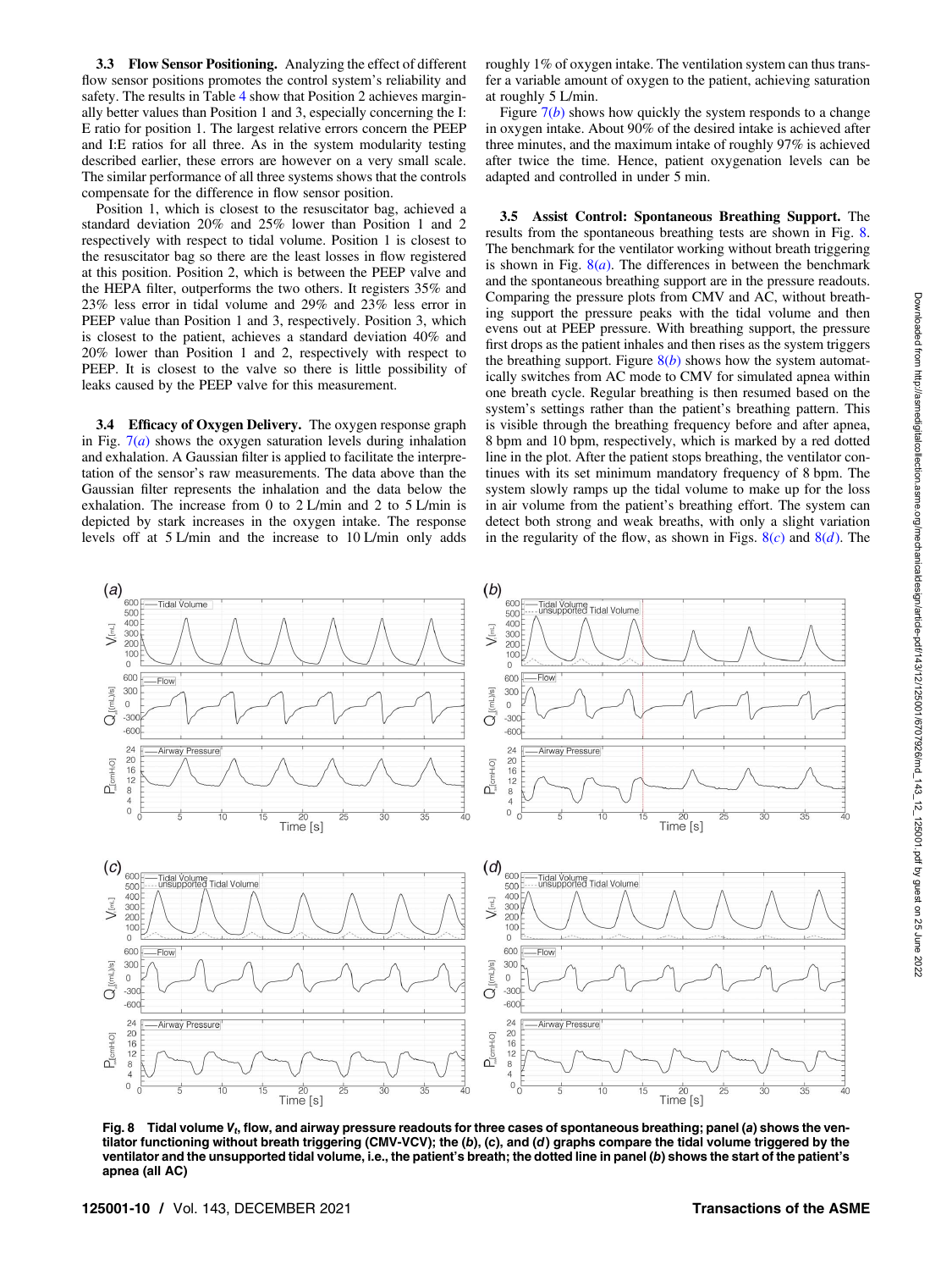<span id="page-10-0"></span>airway pressure is similar in both cases and the PEEP is clearly visible and within tolerances.

#### 4 Discussion

In this section, the results are discussed in detail first in the context of this work and in the order of the testing. Then, the implications of this work are discussed in the wider context of low-cost mechanical ventilators.

The performance of three types of manual resuscitator bags differs at most by 2.94% for the PEEP values and 1.72% for the I:E ratio. All other values vary by less than 1%. These variations are explained by the differences in bag materials and airtightness. Bag 1, the most expensive reusable manual resuscitator, achieves a standard deviation as low as 0.0 for the I:E ratio and 25% lower than the two others for the PEEP value. Using better quality resuscitator bags thus makes a difference, but it is small enough that the device can be used with single-use ones, which are cheaper, as well.

The three different flow-sensor positions also only marginally affect the system performance. The rationale behind Position 3, closest to the patient, is to ensure that they can be monitored closely. However, this jeopardizes the sensor, since it would be in contact with the unfiltered exhalations from the patient and the results show it is not necessary. The choice between Positions 1 and 2 relies on the accuracy of the measurements and the position's convenience. If directly attached to the resuscitator bag as in Position 1, medical staff would not need to handle the sensor and it would be closer to the controller. However, if placed before the PEEP or bi-directional patient valve, the control performance in particular for the I:E ratio deteriorates, which results in an error 3.5 times larger than for the other positions. This error indicates Position 1 is inadequate with respect to the control system, so Position 2 is preferable. However, all differences are minor relative to the measurements, and the system can perform accurately independently of its setup.

The oxygen intake results show how quickly the system adapts to a patient's needs. It achieves steady-state in roughly 5 min after an increase in flow and achieves 90% of the target oxygenation rate in less than 3 min. At a maximum 97% oxygen saturation, the system shows very few leaks and efficient patient oxygenation. A device using a resuscitator bag can thus not only ventilate a patient but can also provide sufficient oxygenation for their treatment. The device currently does not include oxygen sensors but the oxygen level of a patient can be measured directly using a pulse oximeter and the flow adjusted directly on the oxygen valve. An oxygen flow to oxygenation chart could be derived to assist medical staff qualitatively.

Finally, the AC mode that reacts to spontaneous patient breathing is demonstrated successfully. The system detects both strong and weak breathing signals from the patient, which represent different stages of remission and lung strength. It can adapt to a patient's breathing rhythm and detect when they stop breathing. All these features are essential for continuing patient care beyond sedation. This widens greatly the potential use cases for the ventilator.

#### 5 Conclusion

The COVID-19 crisis has highlighted a global shortage of costeffective mechanical ventilators.

The automated resuscitator bag mechanical ventilator presented here is demonstrated to provide the required minimum functionality and is adaptable to different size resuscitator bags and flow sensor positions. The mechanical design provides a more compact and standardized solution compared to other projects with 23 out of 33 parts standardized (72%). The test results, including parametric studies, show that the design and prototype meets the requirements set. Both Continuous Mandatory Ventilation and Assist Control ventilation modes are demonstrated successfully along with the inclusion of oxygen. This provides a sound basis for further development and potential use in LMICs.

#### Acknowledgment

We express our gratitude to Martin Meier of intention.design and the Zurich University of the Arts (ZHdK) for his collaboration on the product and product interface design and also to Adrian Marty, MD MME (Institute of Anesthesiology, University Hospital Zurich, USZ), for his support and feedback on the medical aspects of the project. We also thank George Birchenough of EDAC (ETH Zurich) for his discussions on the mechanical design. This project is supported by ETH Zurich and the ETH Zurich Foundation.

#### Conflict of Interest

There are no conflicts of interest.

#### Data Availability Statement

The datasets generated and supporting the findings of this article are obtainable from the corresponding author upon reasonable request. Data provided by a third party listed in Acknowledgment.

#### References

- [1] "High-Acuity Ventilator Cost Guide | Blog | HCP Resources | Medtronic," (n.d.), <https://hcpresources.medtronic.com/blog/high-acuity-ventilator-cost-guide>, Accessed July 15, 2020.
- [2] Dondorp, A. M., Hayat, M., Aryal, D., Beane, A., and Schultz, M. J., 2020, "Respiratory Support in COVID-19 Patients, with a Focus on Resource-Limited Settings," [Am. J. Trop. Med. Hyg.](http://dx.doi.org/10.4269/ajtmh.20-0283), 102(6), pp. 1191–1197.<br>[3] Krishnamoorthy, V., Vavilala, M. S., and Mock, C. N., 2014, "The Need for
- Ventilators in the Developing World: An Opportunity to Improve Care and Save Lives," [J. Glob. Health.,](http://dx.doi.org/10.7189/jogh.04.010303) 4(1), p. 010303.
- [4] Mohsen Al Husseini, A., Ju Lee, H., Negrete, J., Powelson, S., Tepper Servi, A., and Slocum, A. H., 2010, "Design and Prototyping of a Low-Cost Portable Mechanical Ventilator," [ASME J. Med. Devices](https://dx.doi.org/10.1115/1.3442790), 4(2), p. 027514.
- [5] Pearce, J. M., 2020, "A Review of Open Source Ventilators for COVID-19 and Future Pandemics," [F1000Res.](https://dx.doi.org/10.1268), 9(1), p. 218.
- [6] El Majid, B., El Hammoumi, A., Motahhir, S., Lebbadi, A., and El Ghzizal, A., 2020, "Preliminary Design of an Innovative, Simple, and Easy-to-Build Portable Ventilator for COVID-19 Patients," [Euromediterr. J. Environ. Integr.,](http://dx.doi.org/10.1007/s41207-020-00163-1) 5(2), p. 23.
- [7] "OEDK—Rice University—ApolloBVM," (n.d.), [http://oedk.rice.edu/](http://oedk.rice.edu/apollobvm/.) pollobvm/, Accessed September 7, 2020.
- [8] "COVID-19 Ventilator | Medical School—University of Minnesota," (n.d.), <https://med.umn.edu/covid19Ventilator>, Accessed September 7, 2020.
- [9] Buytaert, J., Abud, A. A., Akiba, K., Bay, A., Bertella, C., Bowcock, T., Byczynski, W., Coco, V., Collins, P., Francisco, O. A. D. A., Dikic, N., Dumps, R., Durante, P., Prieto, A. F., Lima, V. F., Guida, R., Hennessy, K., Hutchcroft, D., Ilic, S., Jevtic, A., Kapusniak, K., Cid, E. L., Lindner, J., Milovanovic, M., Murray, D., Nasteva, I., Neufeld, N., Pons, X., Sanders, F., Schwemmer, R., and Svihra, P., 2020, "The HEV Ventilator Proposal," [http://](http://arxiv.org/abs/2004.00534) [arxiv.org/abs/2004.00534,](http://arxiv.org/abs/2004.00534) Accessed July 17, 2020.
- [10] "HEV ventilator against COVID-19 | CERN HEV medical ventilator," (n.d.), [https://](https://hev.web.cern.ch/hev-ventilator-against-covid-19) [hev.web.cern.ch/hev-ventilator-against-covid-19](https://hev.web.cern.ch/hev-ventilator-against-covid-19), Accessed September 7, 2020.
- [11] Zein, H., Baratloo, A., Negida, A., and Safari, S., 2016, "Ventilator Weaning and Spontaneous Breathing Trials; an Educational Review," [Emergency](https://dx.doi.org/10.2203), 4(2), pp. 65-71.
- [12] Galbiati, C., Abba, A., Agnes, P., Amaudruz, P., Arba, M., Ardellier-Desages, F., Badia, C., Batignani, G., Bellani, G., Bianchi, G., Bishop, D., Bocci, V., Bonivento, W., Bottino, B., Bouchard, M., Brice, S., Buccino, G., Bussino, S., Caminata, A., Capra, A., Caravati, M., Carlini, M., Carrozzi, L., Cela, J. M., Celano, B., Charette, C., Coelli, S., Constable, M., Cocco, V., Croci, G., Cudmore, S., Molin, A. D., D'Auria, S., D'Avenio, G., DeRuiter, J., De Cecco, S., De Lauretis, L., Del Tutto, M., Devoto, A., Dinon, T., Druszkiewicz, E., Fabbri, A., Ferroni, F., Fiorillo, G., Ford, R., Foti, G., Franco, D., Gabriele, F., Abia, P. G., and Giarratana, L. S., 2020, "Mechanical Ventilator Milano (MVM): A Novel Mechanical Ventilator Designed for Mass Scale Production in Response to the COVID-19 Pandemic," [arXiv:2003.10405](http://arxiv.org/abs/2003.10405).
- [13] "Coventor" Becomes First of Its Kind to Get FDA Approval | Mechanical Engineering | College of Science and Engineering," (n.d.), [https://cse.umn.edu/](https://cse.umn.edu/me/news/coventor-becomes-first-its-kind-get-fda-approval) [me/news/coventor-becomes-](https://cse.umn.edu/me/news/coventor-becomes-first-its-kind-get-fda-approval)first-its-kind-get-fda-approval, Accessed November 27, 2020.
- [14] "Ventilators and Ventilator Accessories EUAs | FDA," (n.d.), [https://www.fda.](https://www.fda.gov/medical-devices/coronavirus-disease-2019-covid-19-emergency-use-authorizations-medical-devices/ventilators-and-ventilator-accessories-euas) [gov/medical-devices/coronavirus-disease-2019-covid-19-emergency-use-authori](https://www.fda.gov/medical-devices/coronavirus-disease-2019-covid-19-emergency-use-authorizations-medical-devices/ventilators-and-ventilator-accessories-euas) [zations-medical-devices/ventilators-and-ventilator-accessories-euas](https://www.fda.gov/medical-devices/coronavirus-disease-2019-covid-19-emergency-use-authorizations-medical-devices/ventilators-and-ventilator-accessories-euas), Accessed July 15, 2020.
- [15] Fang, Z., Li, A. I., Wang, H., Zhang, R., Mai, X., and Pan, T., 2020, "AmbuBox: A Fast-Deployable Low-Cost Ventilator for COVID-19 Emergent Care," [SLAS](http://dx.doi.org/10.1177/2472630320953801) [Technol.,](http://dx.doi.org/10.1177/2472630320953801) 25(6), pp. 573–584.
- [16] Kwon, A. H., Slocum, A. H., Varelmann, D., Nabzdyk, C. G. S., Araki, B., Abu-Kalaf, M., Detienne, M., Hagan, D., Hanumara, N., Jung, K., Ort, T., Ramirez, A., Rojasv, F., Rus, D., Servi, A., Shaligram, S., Slocum, A., Slocum, J., Unger, C., Connor, J., Ku, B., Kwon, A., Nabzdyk, C., Callahan, J., Karamnov, S., Lurie, K. G., Olson, N., Ray, N., Rosen, M., Shafer, S., Sparks,